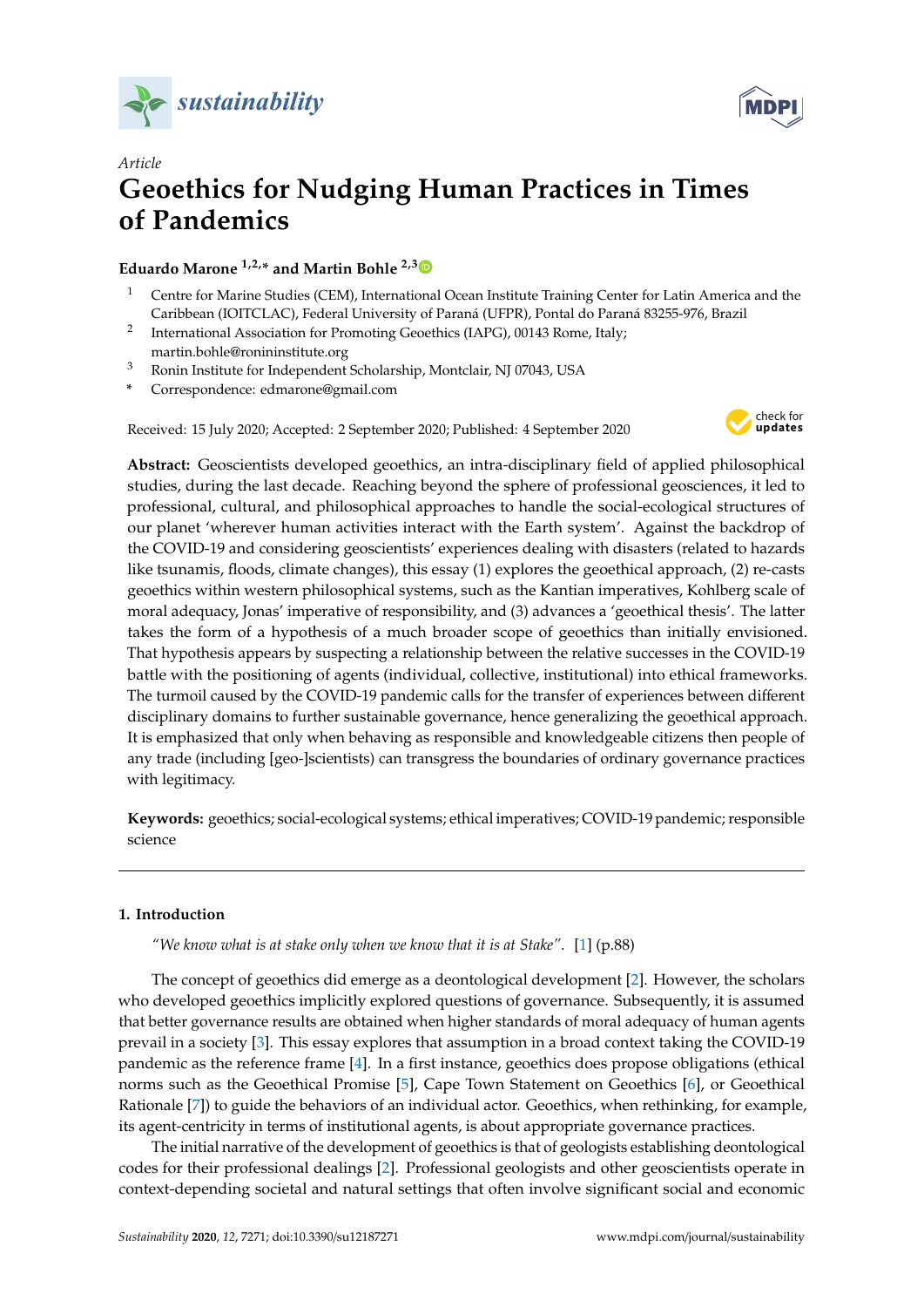claims [\[8\]](#page-12-7). One of the leading and original contributions of geoethics was putting axiomatic emphasis on the virtues of the responsible professional agent who operates context-depending and knowledge-based [\[9\]](#page-12-8). Subsequently, studies in geoethics did a sketch of the 'geoethical approach', namely how human agents appropriately interact with the Earth system from the geosciences perspective, not just as Earth's natural scientists (Earth scientists, geoscientists) but also as citizens. Within ethics of human and natural systems (see for example [\[10,](#page-12-9)[11\]](#page-12-10)) geoethics is situated at the interface of environmental ethics, sustainability ethics, and professional ethics with the dedicated subject of the abiotic compartments of the Earth system [\[12\]](#page-12-11).

In a further narrative, additional ontological perspectives and epistemological analysis were added to the initial deontological sketch of geoethics. In that context, the group of scholars, Earth scientists or geoscientists dedicated to developing of geoethics, initiated cooperation with colleagues from the areas of philosophy and the social sciences [\[13\]](#page-12-12). The initial concepts were expanded, updated, and reformulated [\[14\]](#page-12-13). In due course of exploring the implications of geoethical approach, the planet Earth stopped being seen overwhelmingly from the natural sciences; perspectives of culture, communication, and sense-making emerged as part of a more comprehensive picture of the human condition [\[15\]](#page-12-14). Likewise, anthropocentric visions of submitting nature to human practices, like ecomodernism, were eluded. In the same process of discoveries, the prowess of human practices to alter Earth profoundly is acknowledged; hence using the label 'Anthropocene' to characterize present geological and human times [\[16\]](#page-12-15). Subsequently, the dynamics of planet Earth were perceived in a more integrated manner, considering its non-linear system behaviors, its complex dynamics full of feedbacks, and irreversible development paths [\[17\]](#page-12-16). Concepts like the 'social-ecological systems' [\[18,](#page-12-17)[19\]](#page-12-18) were embraced and are broader, more umbrella-like; furthermore, the concept of complex-adaptive dynamics explains why system behaviors may appear 'wicked' to the observer [\[20\]](#page-12-19).

Analyzed these narratives in hind-cast, the development of geoethics (or of the 'geoethical approach') begins with obligations that can be related to Kant's Categorical Imperative and the challenges posed by his three fundamental questions (what to know, to do, and to hope?) for any human agent [\[21\]](#page-12-20). However, as pointed by Max Weber, a Kantian structure deemed incomplete because lacking to consider the responsibility of the human agent [\[22](#page-12-21)[,23\]](#page-12-22). Here, Jonas' imperative of responsibility gives an additional framework, namely, to ensure the preservation of genuinely human life, which is most paramount in pandemical times than ever [\[1,](#page-12-0)[24\]](#page-12-23). To extend the sketch of obligations, Bunge's moral principle is added, namely, while presenting the right to happiness the duty reigns of helping genuinely human and other biological forms of life [\[25\]](#page-12-24). To complete the philosophical framework, Kohlberg's scale of moral adequacy provides an approach to gauge human behaviors and practices [\[26\]](#page-12-25). Higher ethical standards, sound science support, and good governance are vital aspects of the fight and recovery from the pandemic, in the same way as when mitigating natural hazards that usually is studied by geosciences. This essay describes how the evolution of the notion geoethics along this philosophical path opens an application space of geoethics beyond geosciences.

In times of writing, the expanding COVID-19 pandemic (from the Greek, pan = everything/all; demos = people), the emergent vision of the Earth system and the World as complex-adaptive social-ecological systems pose to all Earth scientists the duty to contribute with their scientific expertise [\[27\]](#page-13-0). Therefore, we suppose that some experiences that are quite advanced within geoethics can contribute to remedying the shock of the COVID-19 pandemic. A substantial share of geoscience expertise, including geoethics, is deployed to handle natural hazards, technological infrastructures, and human-induced disasters that relate to them; landslides, earthquakes, tsunamis, and floods may serve as examples. Suchlike geoscience experiences do not necessarily contribute to the treatment of the health issues itself. However, they may help with the adaptation, resilience, and reorganization of the (global) social-ecological systems after the initial strike of disasters, including, if suitably generalized, the aftermaths of a health pandemic.

Finally, and iterating the word of caution, one would be mistaken assuming detailed lessons from geoethics on topics, like specific handling of the COVID-19 health pandemic, apparently so distant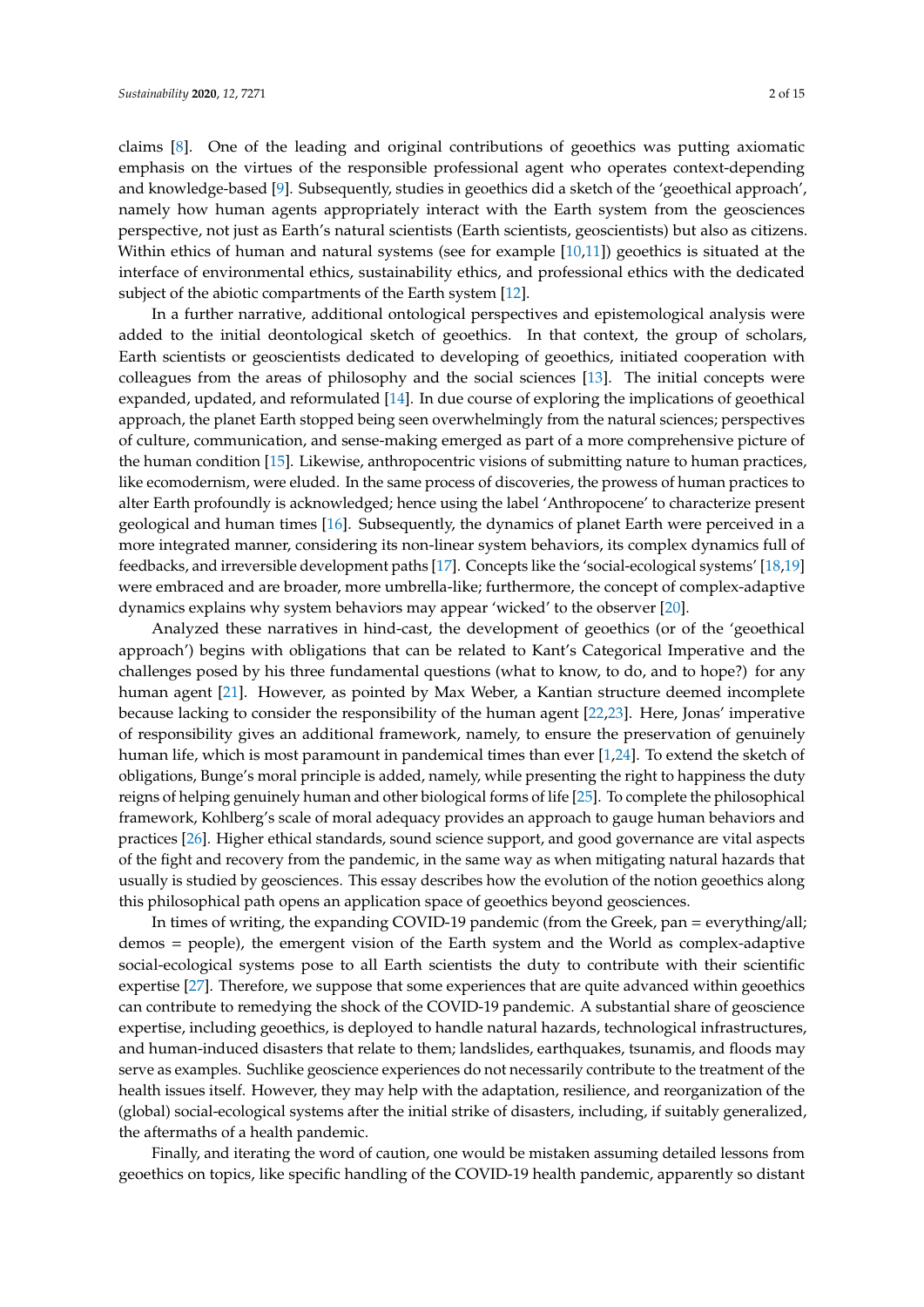from fundamental subjects and practices of geosciences. Nevertheless, transdisciplinary contributions can be distilled from geoethics, which should help in post-pandemic times and when enduring them. Overall, the geoethical approach could also be valid in the management of the COVID-19 pandemic, such as to follow the best available scientific advice, stay human-agent centric, and to apply high ethical standards. Experiences in several fields [\[28\]](#page-13-1) indicate that people acting geoethics-like as citizens, jointly and collaboratively, may move beyond the regular governance practices.

The following sections of the essay describe (Section [2\)](#page-2-0) the geoethical approach (in short 'geoethics'), situate geoscience expertise and geoethics in times of pandemics (Section [3\)](#page-7-0), and terminate the essay with a call why not to fear 'The New', 'The Unknown', and 'The Counter-Intuitive' that, metaphorically speaking, label the present.

#### <span id="page-2-0"></span>**2. Materials and Methods**

Building on the introduction, this section describes, in the form of additional materials and methods, how geoethics relates to a pandemic, why this relationship is an opportunity to size with caution, and why some re-design of geoethics deems appropriate.

#### *2.1. Geoethics Situated in Pandemics*

For the public, a pandemic is mostly limited to a health problem. This understanding of the concept of a pandemic is probably too restricted. However, it comes without surprise. Considering the contemporary human society as something in a general pandemic stage, as we will argue, may just be too perplexing.

To focus the picture, first, we must consider that, although this health pandemic has hit all XXI century societies, the etymological meaning of the word is much more comprehensive than being only about health or disease. For instance, the notion pandemic has been applied in biology to indicate species that can be found all over the world; in the very first place, humans included. Subsequently, human practices—be it processes driving climate changes, natural resources exploitation, or economic globalization—also fall into a pandemic definition. They shape the planetary social-ecological systems and, hence, concern all people by affecting all the globe [\[29\]](#page-13-2). The examples, climate changes, natural resources exploitation or economic globalization, and other global interactions with the Earth system belong to this broader notion of 'pandemic'. Thus, we must keep in mind that the notion 'pandemic' englobes other events than a rampant disease. Furthermore, subjects of the habitual application space of geoethics belong to the events that fall under the broader connotation of a pandemic.

To show how we like to relate the field of geoethics philosophically with the crisis that a pandemic pose, let us recall a part of the axiomatic definition of geoethics: *"Geoethics consists of research and reflection on the values which underpin appropriate behaviors and practices, wherever human activities interact with the Earth system"* [\[30\]](#page-13-3) (p. 2). As mentioned before, 'wicked', that is complex-adaptive, social-ecological-systems exhibit a plethora of non-linear characteristics, one of them, the feedback processes involving cultural responses to natural processes. In that sense, the above definition of geoethics might also be read as *"wherever the Earth System and human practices interact"*. This statement expresses the critical property of the Earth system in times of anthropogenic global change, the robust feedback between nature and social components [\[31\]](#page-13-4). They form a loop of cause-effect in which who was the cause and what was the effect does make little sense to be determined.

#### *2.2. A Word of Caution and Opportunity*

We acknowledge that we should be cautious about advancing broad conclusions regarding subjects far away from our field of expertise. We like to avoid falling into Epistemic Trespassing, nor do we intend to give any lesson from our field [\[32\]](#page-13-5). We like to enrich the discussion from an interdisciplinary/transdisciplinary point of view, which is a constructive way to do sciences cooperation by sharing experiences. It was not easy, as we usually do (referencing, for example, scientific papers or books), to find respected scholars holding worldwide recognition who did publish academic works to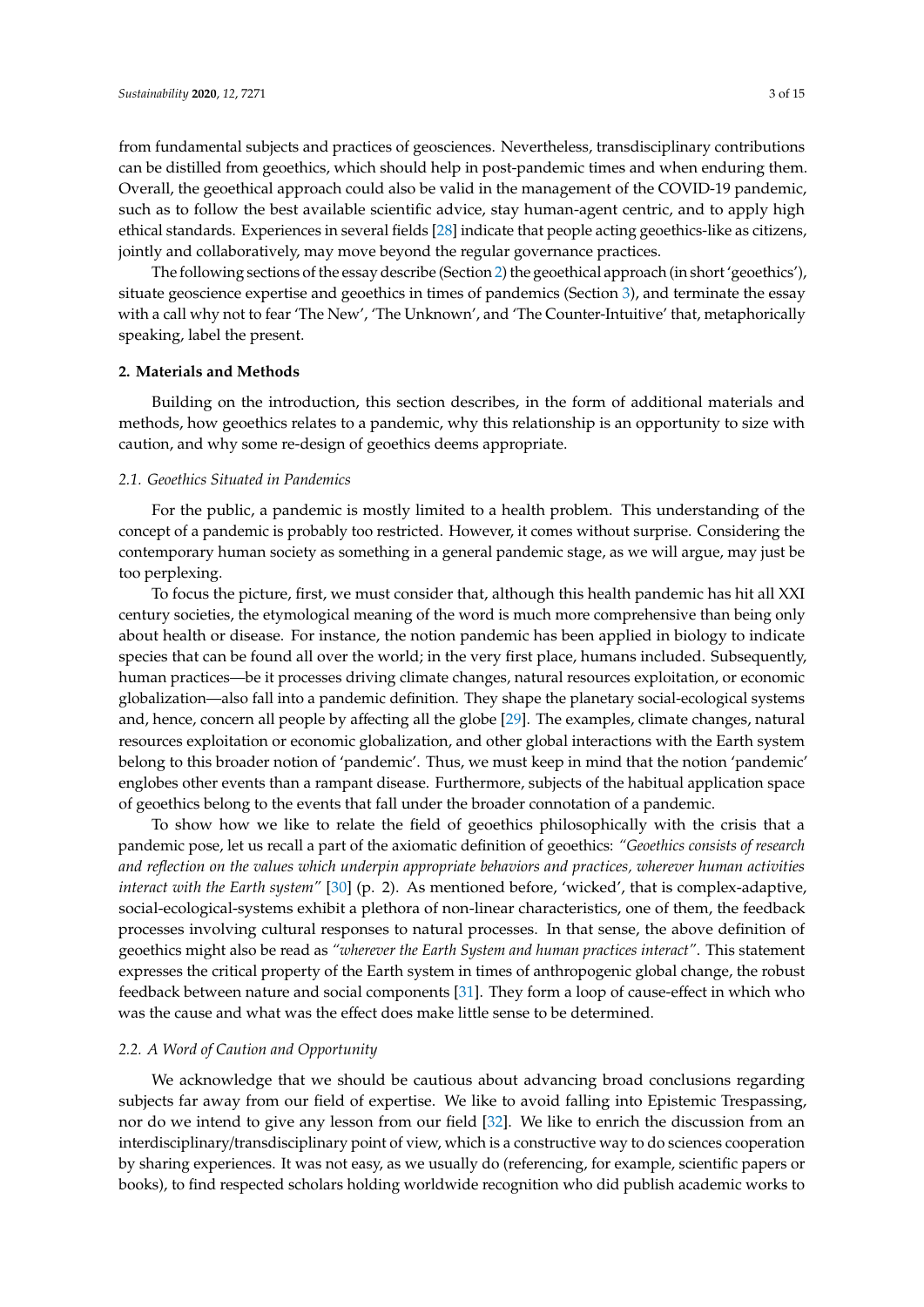support our essay of the relation of geoethics with the current health pandemic. In that context, we acknowledge the related work about the broader meaning of the notion Anthropocene, that is, going beyond its geoscience focus and detailing how pandemic are human practices [\[33\]](#page-13-6).

However, many acknowledgeable contemporary intellectuals recently gave interviews in prestigious publications and media that seem relevant for our present work. If we restrict our sample to some scholars of different generations and diverse schools of thinking, there are even commonalities we cannot disregard. We could cite Alain Badiou, Alain Touraine, Bernard-Henri Levy, Byung-Chul Han, Daniel Innerarity, Edgard Morin, Giorgio Agamben, Jean-Luc Nancy, Jeffry Sachs, John Gray, Judith Butler, Jürgen Renn, Juval Noah Harari, Mariana Mazzucato, Massimo Ferraris, Massimo Cacciari, Noam Chomsky, Paul Krugman, Roberto Esposito, Slavoj Žižek, Svenja Flasspöhler, Thomas Piketty, and many others. Despite their diverse backgrounds, generations, and school of thinking, they all agree with different words that the times following the current pandemic will be a period offering the opportunity to rework the planetary systems.

This renewed 'planetary normal' must be built in a way, for example, to diminish inequalities and increase justice, to protect better the environment, and to fight against poverty that will be higher in the aftermath. The future 'planetary normal' should be more resource-effective, more knowledge-based, and should use less patronizing approaches [\[34\]](#page-13-7). In the end, we must create more *"appropriate behaviors and practices wherever human activities interact with the Earth system"* (see above definition of geoethics). Thus, these future actions also may come under the geoethics umbrella, simply.

#### *2.3. Thinking Geoethically—Design*

Recent works in geoethics did sketch some ethical preferences and the conditions necessary to appropriately 'interact with the Earth system', not just as Earth's natural and social scientists but also as citizens. Among the philosophical tools that geoethics offers, such as emphasis on geo-education or geo-heritage [\[35\]](#page-13-8), the 'geoethical promise' (Table [1\)](#page-3-0) is strongly linked with moral guidance. The International Association for Promoting Geoethics launched it already in 2014, a blend between a deontological declaration and subtle ethics imperatives.

<span id="page-3-0"></span>

| <b>Statements Made in the Geoethical Promise</b>                                                          |
|-----------------------------------------------------------------------------------------------------------|
| I will practice geosciences being fully aware of the societal implications, and I will do my best for the |
| protection of the Earth system for the benefit of humankind.                                              |
| I understand my responsibilities towards society, future generations, and the Earth for                   |
| sustainable development.                                                                                  |
| I will put the interest of society foremost in my work.                                                   |
| I will never misuse my geoscience knowledge, resisting constraint, or coercion.                           |
| I will always be ready to provide my professional assistance when needed, and I will be impartial in      |
| making my expertise available to decision-makers.                                                         |
| I will continue the lifelong development of my geoscientific knowledge.                                   |
| I will always maintain intellectual honesty in my work, being aware of the limits of my competencies      |
| and skills.                                                                                               |
| I will act to foster progress in the geosciences, the sharing of geoscientific knowledge, and the         |
| dissemination of the geoethical approach.                                                                 |
| I will always be fully respectful of Earth processes in my work as a geoscientist.                        |

**Table 1.** Statements at the geoethical promise (Matteucci et al. [\[5\]](#page-12-4)).

However, when thinking about probable stages and futures of the Earth System, the World, it deems necessary to go beyond the mainly intra-disciplinary setting of geoethics as expressed, for example, in the geoethical promise. Extended intra-disciplinary frames, like the Cape Town Statement on Geoethics, are necessary and advantageous frameworks, unquestionable [\[6\]](#page-12-5). They provide a solid foundation for inter-disciplinary and extra-disciplinary settings of professional geoscientists. However, geoethics should be strengthened for the possible use by any citizen.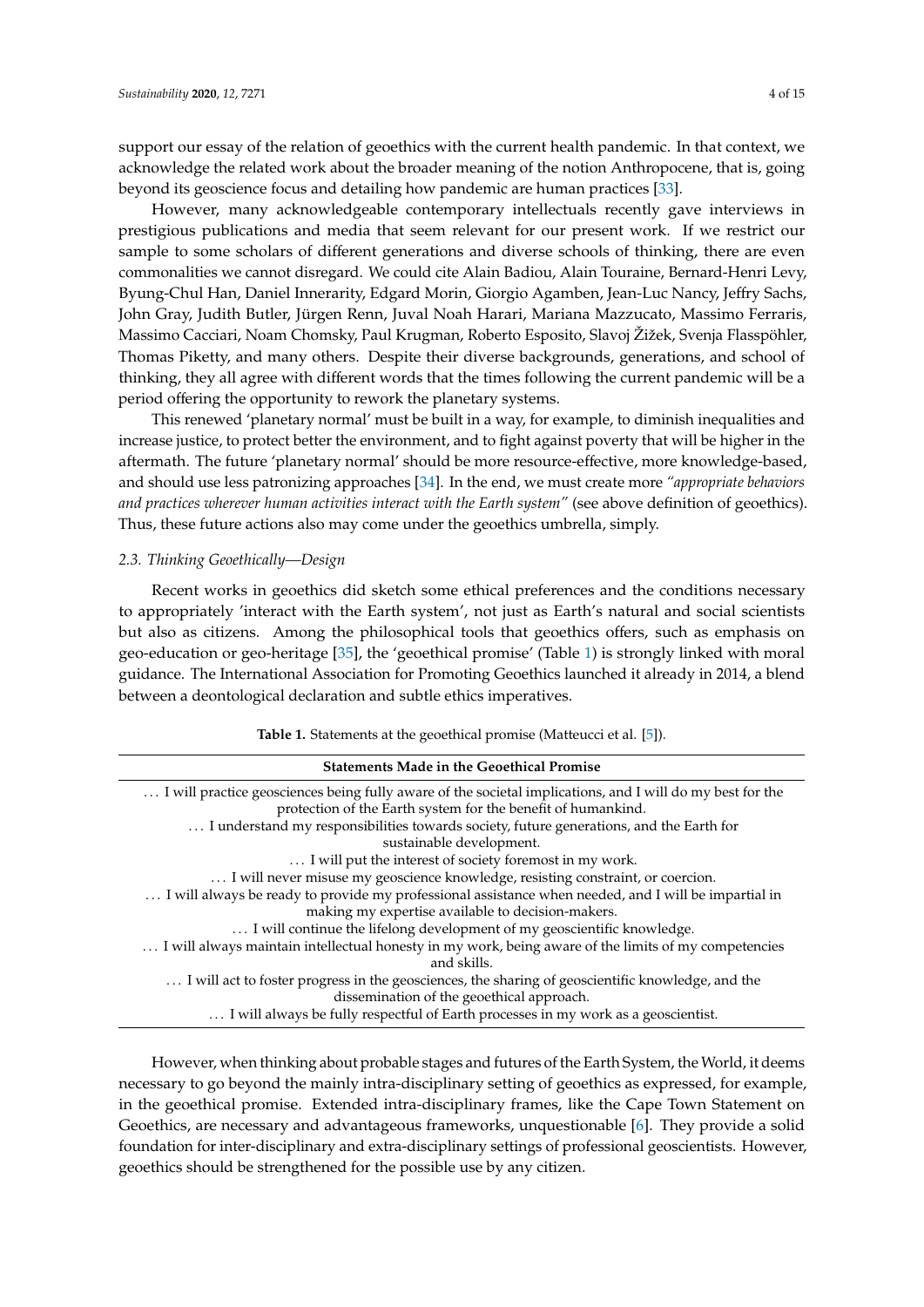Strengthening geoethics may be a rational choice in the Holocene, although it is a must in times of anthropogenic global change. In these times, citizens' actions should *"be judged* . . . *where they fall on a scale of care and neglect"* because *"[w]hen humans formed an independent relation with the Earth, we were left to choose between a path of care and a path of neglect."* [\[36\]](#page-13-9) (p. 150). Adequate philosophical tools are required to face such a claim, which enables the human agent to take a *'path of care'* as deems appropriate.

Geoethics was designed for geoscientists as a specific intra-disciplinary tool to choose between care and neglect when studying the interaction of human practices and Earth [\[14\]](#page-12-13). A more generic tool should assimilate the ethical foundations that geoethics provide for geo-professionals and simply extend them. Thus, philosophical concepts are needed that focus on the human agent, knowledge, and appropriate behavior and do not bring additional concepts into the design of geoethics, such as, for example, of a contract between humans and nature [\[37\]](#page-13-10). The works of Kohlberg [\[26\]](#page-12-25) and Jonas [\[38\]](#page-13-11), namely about moral adequacy of normative frameworks of human agents and the imperative of responsibility for those agents who deploy technologies, provide such concepts. The extension of the foundations of geoethics can be done in two steps to describe what "*appropriate behaviors and practices, wherever human activities interact with the Earth system"* [\[30\]](#page-13-3) (p. 2) implies.

In the first place, the conditions to act appropriately can be linked with the Kohlberg scale of Moral Adequacy (Table [2\)](#page-4-0), in which human behavior shows different ethical responses with increasing quality, according to three levels, divided into two-stage each. At the Pre-Conventional level, human acts by fear of punishment or egoistic convenience. At the Conventional Level, the human behaves following the opinions of the majority of individuals forming a herd, or just because they are educated to follow the laws without questioning them or the authorities. At the Post-Conventional level, people become conscious of their consensus to follow a Social Contract, which equilibrates individual aspirations with the common ones, and the interaction of people is for the greater, common good.

<span id="page-4-0"></span>

| Level                                                                                                                                                  | <b>Stage</b> | <b>Social Driver</b>                                                          |
|--------------------------------------------------------------------------------------------------------------------------------------------------------|--------------|-------------------------------------------------------------------------------|
| Pre-Conventional<br>(actions are judged by their direct consequences)                                                                                  |              | Obedience and punishment<br>Blind egoism                                      |
|                                                                                                                                                        | 2            | Self-interest orientation<br>Individualism, Instrumental egoism               |
| Conventional<br>(actions are judged by comparing them to society's views<br>and expectations)                                                          | 3            | Interpersonal accord and conformity<br>Others approval, Social relationships  |
|                                                                                                                                                        | 4            | Law and order<br>Blind compliance, Social systems                             |
| Post-Conventional<br>(individuals' taking precedence over society's principles; inclusion<br>of basic human rights such as life, liberty, and justice) | 5            | Social contract orientation<br>Agrees on common regulations                   |
|                                                                                                                                                        | 6            | Universal ethical principles<br>Principled self-conscience and mutual respect |

**Table 2.** Kohlberg stages of moral adequacy (adapted).

In the second place, the conditions to act appropriately can be linked with Jonas' ethic of responsibility. His philosophy significantly influenced environmental thinking and policymaking. It gains critical importance in times of anthropogenic global change, the new reality for what he saw the emergent possibility

*"* . . . *technology apart from its objective works, assumes ethical significance by the central place it occupies in human purpose. Its cumulative creation, the expanding artificial environment, continuously reinforces the particular powers in man that created it, by compelling their unceasing inventive employment in its management and further advance, and by rewarding them with additional success—which only adds to the relentless claim. This positive feedback of functional necessity and reward* . . . ". [\[39\]](#page-13-12) (p. 178)

Starting from moral theory, Jonas derives an approach on how to deal responsibly with technologies. He argues that the amplified prowess of human practices requires a dedicated philosophy of responsibility acting at the long-range relations between people, in terms both of time and of space,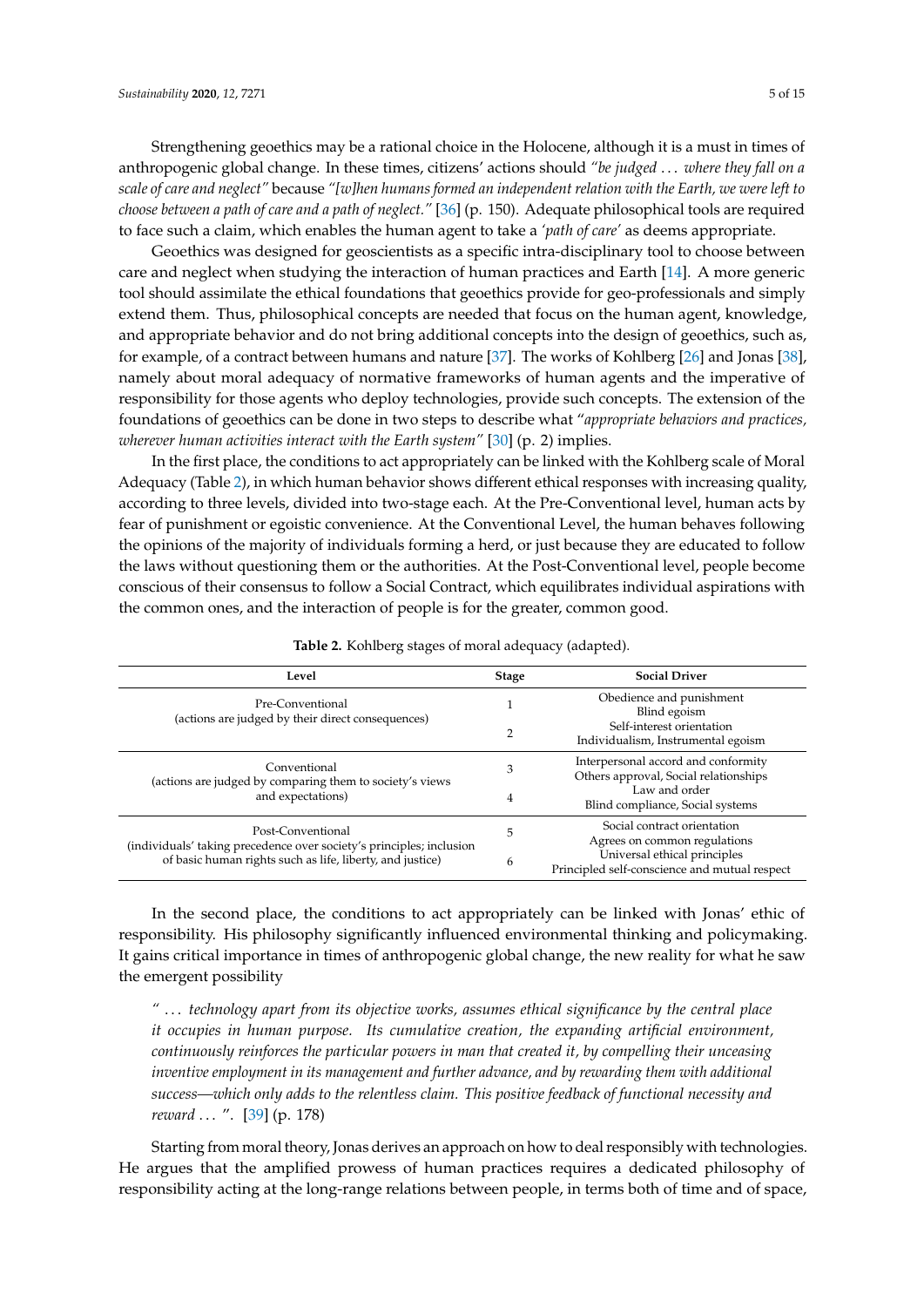including far-reaching impacts that might be irreversible. This consideration leads to Jonas' imperative of responsibility for future-oriented ethics that guide actions to be compatible with the durability of human life and the living conditions of future generations.

At the time of shaping them, Jonas looked at the impact of emerging biotechnologies on the living world. Several decades later, the change of the global physical environment shows further impacts of technology and pandemic human practices; adding to the application scope of Jonas' works.

Humans, which now number to more than seven billion and by the end of the century, hence soon, will be eleven billion people, require a globalized society for provision of food, goods, and security to organize a decent life on Earth for them. There is little alternative to it. Resources must be mobilized at a planetary scale to serve all humans. Under such circumstances, globalization is not a question of whether. It is a profound question of how. The manner how the production of food and goods, the use of commodities and natural resources is done is a concern for all people. That is, the technological means and societal forms of production are pandemics in many senses. In that circumstance, Jonas' philosophy calls upon those who shape technologies or, *mutatis mutandis*, who understand the embedding of these technologies in the functioning of the Earth System.

The exponential growth of the number of human people of the last two centuries, which happened like the spread of a virus, has wiped any alternative than to operate at a planetary scale, that is: operating pandemically  $[40,41]$  $[40,41]$ . Unhappily, that period of our recent past did leave us, humankind, also with an unpleasant common heritage, the ongoing anthropogenic global change. The manner how the production of food and goods, the use of commodities and natural resources was organized in the recent past led to the given anthropogenic global change. The current generations of affluent societies bear the primary responsibility for having developed and deployed the technology that made the Anthropocene [\[42\]](#page-13-15). Climate change is only the single best-known example. Anthropogenic global change, like climate change, concerns all people; hence, it is a pandemic. The geoscience example at the time-horizon likely is the global sea-level rise that will concern all people [\[43](#page-13-16)[,44\]](#page-13-17); hence, is pandemic. In these circumstances, Jonas' imperative of responsibility that initially was conceived to guide technological innovation is the call of duty for inter-generational justice—deeply rooted in geoethics.

Combining approaches of Kohlberg and Jonas with the geoethics approach, a 'geoethical rationale' emerge consisting of six categories (normative preferences) that mutually support each other [\[7\]](#page-12-6). As will be sketched below, the geoethical rationale may help as guidance for proper sense-making, decision-making, and action in complex-adaptive social-ecological systems, useful also in the context of the COVID-19 pandemic. In short, the geoethical rationale promotes six normative preferences (categories) to human practices to be, namely: agent-centric, virtue-ethics focused, responsibility focused, knowledge-based, all-agent inclusive, and universal-rights based (Table [3\)](#page-6-0).

The first to fourth category belong to the habitual foundation of geoethics, as formulated so far. Within this group, drawing on Jonas' work, the third category, 'responsibility focused' mentions explicitly future generations. The fourth category, 'knowledge-based' is tuned so that scientific knowledge other than geosciences, is mentioned as well as experience-based knowledge. The general emphasis of a core feature of the scientific methods, namely reproducibility of findings, is mad explicit for an application case beyond sciences. The matters that the fifth and sixth category address could be implicit to geoethics. However, Kohlberg's and Jonas' works render them explicit, and in that manner broaden the application scope of geoethics.

The six categories are not ranked. Each of them is applicable in given social-ecological circumstances; although, their mix and relative weight will vary. Together, they are guiding and challenging the human agent, be it an individual agent, a collective agent, a corporation, or an institutional agent. As their mix and relative weight varies with the circumstances, the geoethical rationale is a means of empowerment. In turn, that feature is paramount for a broadened application scope of geoethics [\[28\]](#page-13-1).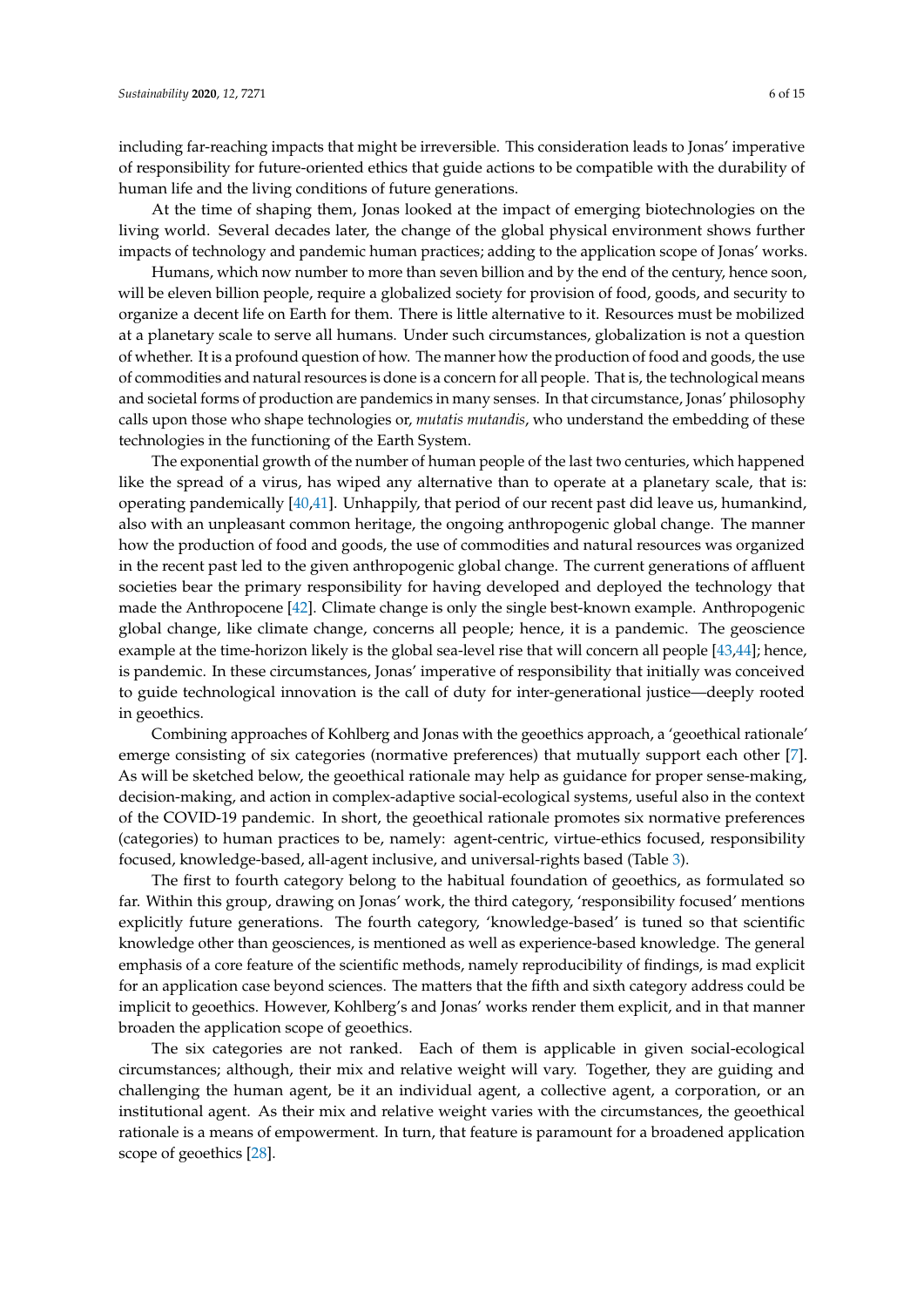| <b>Normative Preference</b> | <b>General Description</b>                                                                                                                                                                                                                                                                                                         |
|-----------------------------|------------------------------------------------------------------------------------------------------------------------------------------------------------------------------------------------------------------------------------------------------------------------------------------------------------------------------------|
| Agent-centric               | To apply a normative framework that invests (empowerment) an individual<br>/group/institution to act to their best understanding in the face of given circumstances,<br>opportunities, and purposes;                                                                                                                               |
| Virtue-ethics focused       | A corpus of personal traits (honesty, integrity, transparency, reliability, or spirit of sharing,<br>cooperation, reciprocity) of an individual/group/institution that furthers operational<br>(handling of things) and social (handling of people) capabilities of the<br>individual/group/institution;                           |
| Responsibility focused      | The outcome of a normative call (internal, external) upon an individual/group/institution<br>that frames decisions/acts in terms of accountability, as well for the intended effects as for<br>unintended consequences and implications for future generations;                                                                    |
| Knowledge-based             | In the first and foremost instance, (geosciences/Earth system) knowledge acquired by<br>scientific methods; experience-based ('indigenous/traditional) knowledge is a secondary<br>instance; reproducibility of knowledge by third parties supports any claim of<br>trustworthiness instead of allusion to faith or 'authorities'; |
| All-agent inclusive         | Achieve a practice of a 'shared social license to operate' between various<br>individuals/groups/institutions by mitigating differentials of power or voice; using<br>participatory processes and capacity building;                                                                                                               |
| Universal-rights based      | Guide effective and rational sense-making of individuals/groups/institutions by universal<br>rights (life, liberty, justice) to strengthen secondary normative constructs such as utilitarian,<br>sustainability or precautionary principles;                                                                                      |

<span id="page-6-0"></span>**Table 3.** Description of the normative preferences of the geoethical rationale; adapted from Bohle [\[7\]](#page-12-6).

#### *2.4. An Upcoming Research Question*

During the COVID-19 Pandemic, we have started to wonder whether the Kohlberg scale of moral adequacy may describe what the modus operandi of public governance is, as well as the success and failures of societies in different regions of the world. Many philosophers and intellectuals, whom we listed above (and likely many others), seem to suspect something of that kind.

Although perceived as a kind of aspirational utopia, the higher stage of moral adequacy is the one where people act based on deeply held ethical principles. We can find individuals or some small groups of them acting at that level.

We have accepted that we do not have the proper tools and the capacity to identify societies or countries acting at a specific level of moral adequacy. Doing that would be inappropriate, considering our backgrounds, and a not responsible epistemic trespassing [\[32\]](#page-13-5); the test of such assumptions can only be done in a multidisciplinary way, which we hope to trigger in some way.

The COVID-19 pandemic is the first pandemic in a globalized world. It may be a test-ground for assumptions that relate the societal level of moral adequacy to the modus operandi of governance, as well as the success and failures in handling the pandemic in such multidisciplinary way. For example, one could analyze the deaths related to SARS-COV-2 versus 100,000 inhabitants per country given indexes of institutional quality and educational levels, adding other indicators as economic conditions, and the so, traditionally developed by social sciences.

So far, we have some incidental insights of failures in societies that operate merely at the pre-conventional level (fear and social repression). Besides, we see mixed results in societies that seem to combine management according to the pre-conventional (cyber controls, exaggerated individualism) and conventional levels (others approval, conformity). Likewise, we seem to notice confusing results in societies organized to function at the conventional level (law and order, blind compliance). In societies functioning at the post-conventional level, we seem to observe better results (social contract oriented, standardized regulations); maybe because these societies are better organized at governance, knowledge (scientific, technologic, and cultural), economic, and social levels. We are inclined to speculate that for them, the individual interests are better equilibrated with the social ones, helping a better response to a crisis such as the present one, thus having created a better resilient social-ecological system.

At the time of writing this essay, it is too early, with the rampant COVID-19 pandemic fully active, to jump to premature conclusions of such relations, embarking on conclusive studies with the disease still taking thousands of lives. Nevertheless, within such necessary studies, the normative framework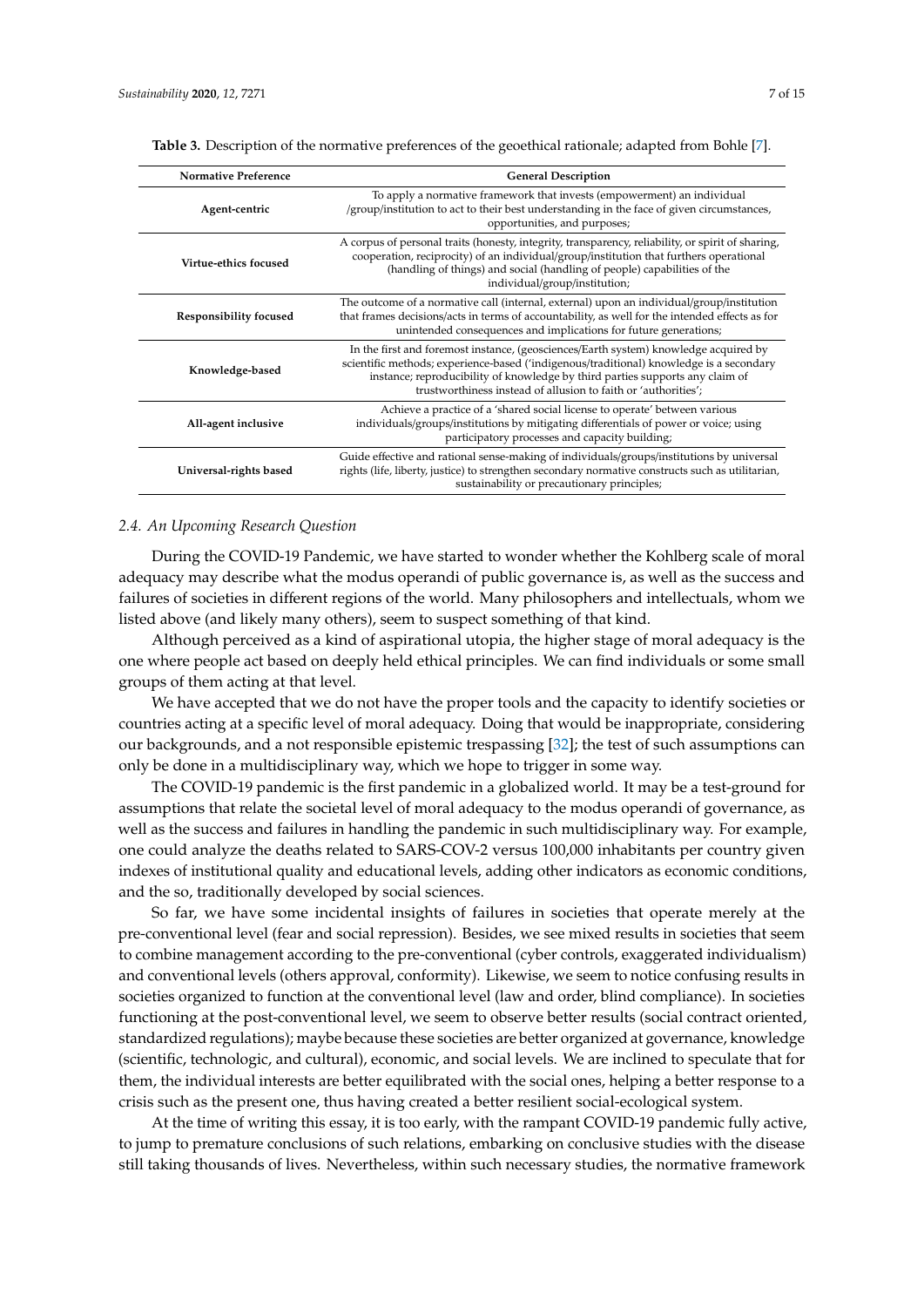of geoethics may provide a useful analytical framework to support, with the help of other disciplines in a more cooperative way, better practices now and in the future.

The assumption could be formulated preliminarily as "The degree of moral adequacy of societies is one of the most relevant metrics to assess the potential success in fighting disasters affecting the socio-ecological systems. Geoethics offers specific metrics to qualify adequacy".

#### <span id="page-7-0"></span>**3. Results and Discussion**

#### *Geoethics for Pandemic Contexts*

The application scope of the geoethical promise is mainly intra-discipline with a focus on the field of education in geosciences. The application scope of the geoethical rationale is broad. It is driven by the desire to capture the human condition on Earth in times of anthropogenic global change. Both approaches may be challenged because they side-line other philosophical concepts [\[10,](#page-12-9)[11,](#page-12-10)[45](#page-13-18)[,46\]](#page-13-19) that are suitable to face circumstances of a pandemic. They may be seen as an idealist-based secular approach making abstractions from the social organization, capitalist determinations, or historical developments, which are necessary to understand pandemics. Regarding the last challenge, the definition of geoethics also stresses the *"the social role and responsibility of geoscientists in conducting their activities"* [\[30\]](#page-13-3) (p. 2), which provides a foothold to counter such weaknesses, which are paramount in times of a (health) pandemic that at its roots is about social organization. For example, how the 'coronavirus' emerged (markets), how it did spread through societies (travel) causing the illness COVID-19 to be pandemic, or what works to confine the outbreaks (spatial distancing) - any of these courses is mainly about social organization.

In the light of the above, the wording of 'Cape Town Statement on Geoethics' [\[6\]](#page-12-5) illustrates that reflections on matters like social organization, capitalist determinations, or historical developments are currently nearly absent in geoethics. Instead, the statement is asserting in an aspirational manner that

"*It is essential to enrich the roles and responsibilities of geoscientists towards communities and the environments in which they dwell* . . . *Geoscientists have know-how that is essential to orientate societies towards more sustainable practices in our conscious interactions with the Earth system* . . . *. Geoscientists are primarily at the service of society. This is the deeper purpose of their activity*". (p. 6)

Still, these aspiring insights are incentives to explore the societal contexts of the geosciences [\[47\]](#page-13-20). At first sight, technology and practices for deployment determine how people alter natural environments [\[48,](#page-13-21)[49\]](#page-13-22). However, economic, and social conditions, cultural constraints, including hegemonic values as well as scientific insights, and financial resources play essential roles. Together these features of a social organization determine which 'endeavors' of anthropogenic change are possible or desirable to undertake. The naïf human endeavor in contemporary times is to operate a 'technosphere' at the planetary scale, which is the essence of the pandemic nature of the present-day human society (see Jonas). Considering these features of contemporary societies, we are confident that the geoethical rationale could apply from Earth Scientists to Epidemiologists, from Health-care personnel to law-enforcement corps, and all the society. Although the geoethical rationale set down its roots into geosciences, that in turn are paramount for the functioning of modern societies, the geoethical rationale is reasonably generic to apply beyond a geoscience context.

We have little doubts that the crisis of the COVID-19 pandemic will alter social organization in many ways. How this will happen and what vision should be found to inspire the necessary changes, appropriate philosophical foundations to "*choose between a path of care and a path of neglect"* (see above) should be required. We direct our efforts to enhance education (from primary to higher, at all levels) [\[50\]](#page-13-23), which is a way to advance along the Kohlberg scale. Currently, scientific rationalism has been struggling to face the irresponsibility of small leaders. They are managing big problems with fake news, social anxiety and disruption, and conspiracy theories. They are taking decisions denying facts that could interfere with a predetermined political agenda, rejecting evidence-based policies in favor of policy-based 'evidences'.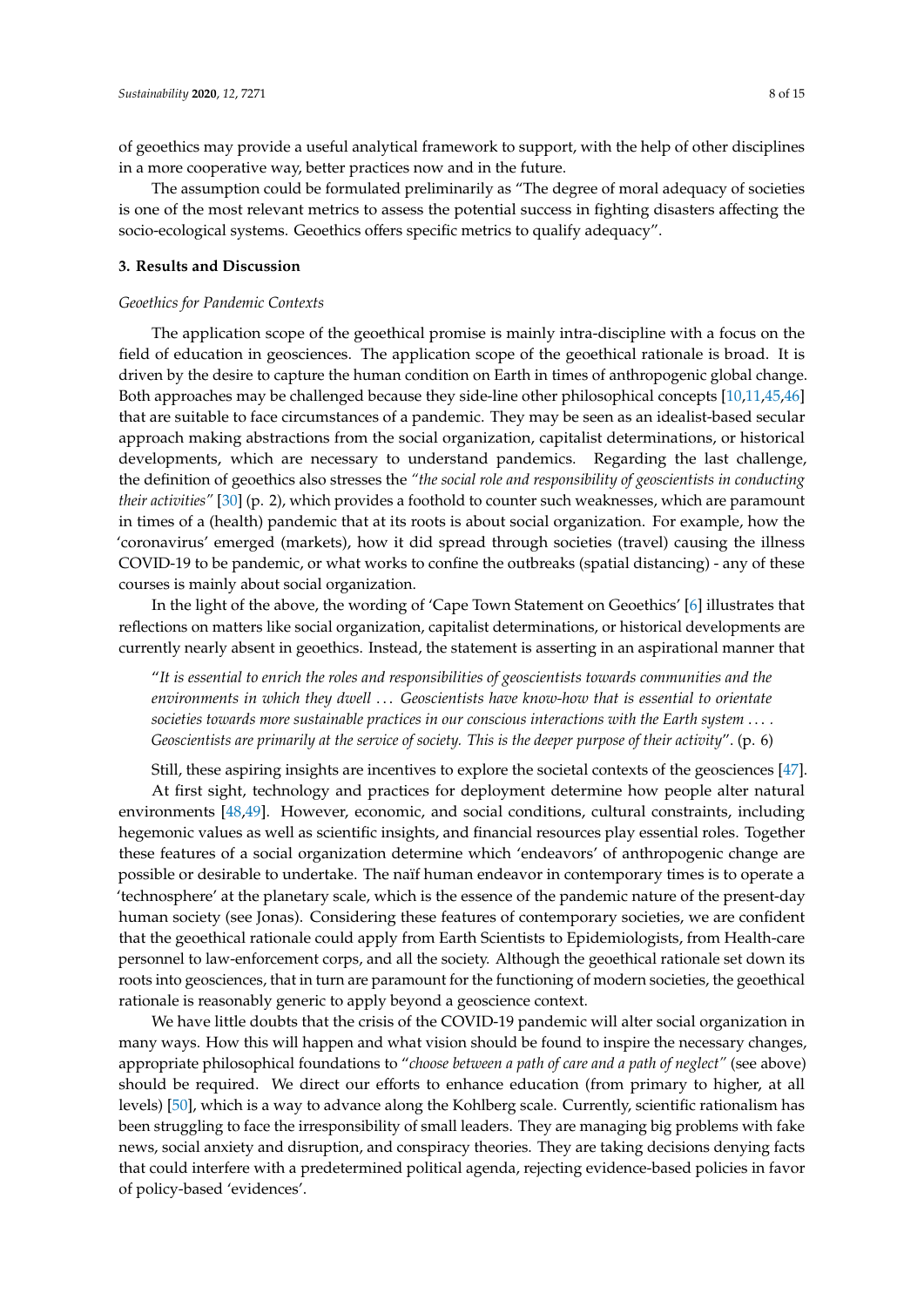On the other hand, interestingly, it seems that science is gaining new respect in many sectors of society, despite accusations of some alleged 'arrogance of science' from those not familiar with how sciences work [\[51\]](#page-13-24). We must show citizens that science exists and is relevant to them. We shall be affirmative although, we have doubts; although, our 'discoveries' are subject to changes; although, discoveries are not dogmas; although contradictions are part of the scientific work; although it contains uncertainties; and controversies reigns. We do not expect nor look for scientific unanimity in 'regular times' and even less in the present not-so-normal times. Citizens and stakeholders need to be informed about the dialectic nature of the scientific process that would and will appear during this challenging trip to new human knowledge and practices [\[52,](#page-14-0)[53\]](#page-14-1).

In these circumstances, the call of duty to Earth Scientists is specific. Within society's corpus of technological means, social organization, cultural views, and scientific insights, geoscience knowledge has the potential to fundamentally shape the direction, effectiveness, and efficiency of anthropogenic change of Earth system dynamics [\[54](#page-14-2)[,55\]](#page-14-3). To that end, when answering questions about the Earth system like 'where to situate humankind', 'how to change processes', or 'what features to safeguard', the geosciences provide 'instruments'. For example, such instruments are Earth science literacy, insights into the origin of Earth including its development through aeons and understanding how Earth system dynamics operate, and geoethics to guide about the 'ought to be'. When considering the anthropogenic global change in its daily societal context, people need geoscience knowledge because any given individual interacts with the Earth system, be it only as a consumer of resources. Furthermore, citizens need insights into the functioning of the Earth system to engage in better-informed decision-making. Hence, a dedicated responsibility for geoscientists results from the specific function that they have within contemporary societies because of the corpus of expertise that they can offer. To summarize, geoscience expertise is an instrument that made possible the making of global anthropogenic change; that is, making the anthropogenic change pandemic. Geoscientists are co-architects of pandemic anthropogenic global change, for the good and the evil. Therefore, they should assume the responsibility that comes with their role as agents of technology-driven change. In this context, how geoscientists use their expertise is not an impartial matter [\[16\]](#page-12-15). They are called to duty to offer cures in the pandemic of global anthropogenic change; that is the essence of geoethics.

Finally, we like to suppose that the managing of the current pandemic in different countries, with diverse governance systems and socio-cultural backgrounds, up to now has shown more efficiency and better results according to the position at the Kohlberg scale of moral adequacy that they hold. We like to suppose further that such observation is linked with the quality of education systems, social and cultural cohesion, and practices of participatory governance. These features also are shown by the quality of political leadership. That linkage seems to be probable because education (including social respect regarding science) is an investment into benefits for future times and generations. The insights into the management of the COVID-19 pandemic [\[56\]](#page-14-4) seem to teach us that good governance, supported by the best scientific knowledge, and applying the higher ethical standards, is the one showing the best results. In that context, we would like to propose that geoethics, if rethinking its normative preferences in terms of institutional or collective agents, is about governance practices appropriate for pandemic circumstances, which, in turn, are the essence of the human condition in times of anthropogenic global change.

#### **4. Pandemical Geoethics?**

Nudging by moral imperatives is crucial at the present historical moment that is unique for our societies, although it is less than unique at a historical scale. Notwithstanding the latter, the feeble historical memory in our societies makes the COVID-19 health pandemic a unique experience for most people. However, as the experiences are not unique on historical scales, we can refer to imperatives that root in our cultures. Only a few of them need to be mentioned to illustrate our choice that was outlined above.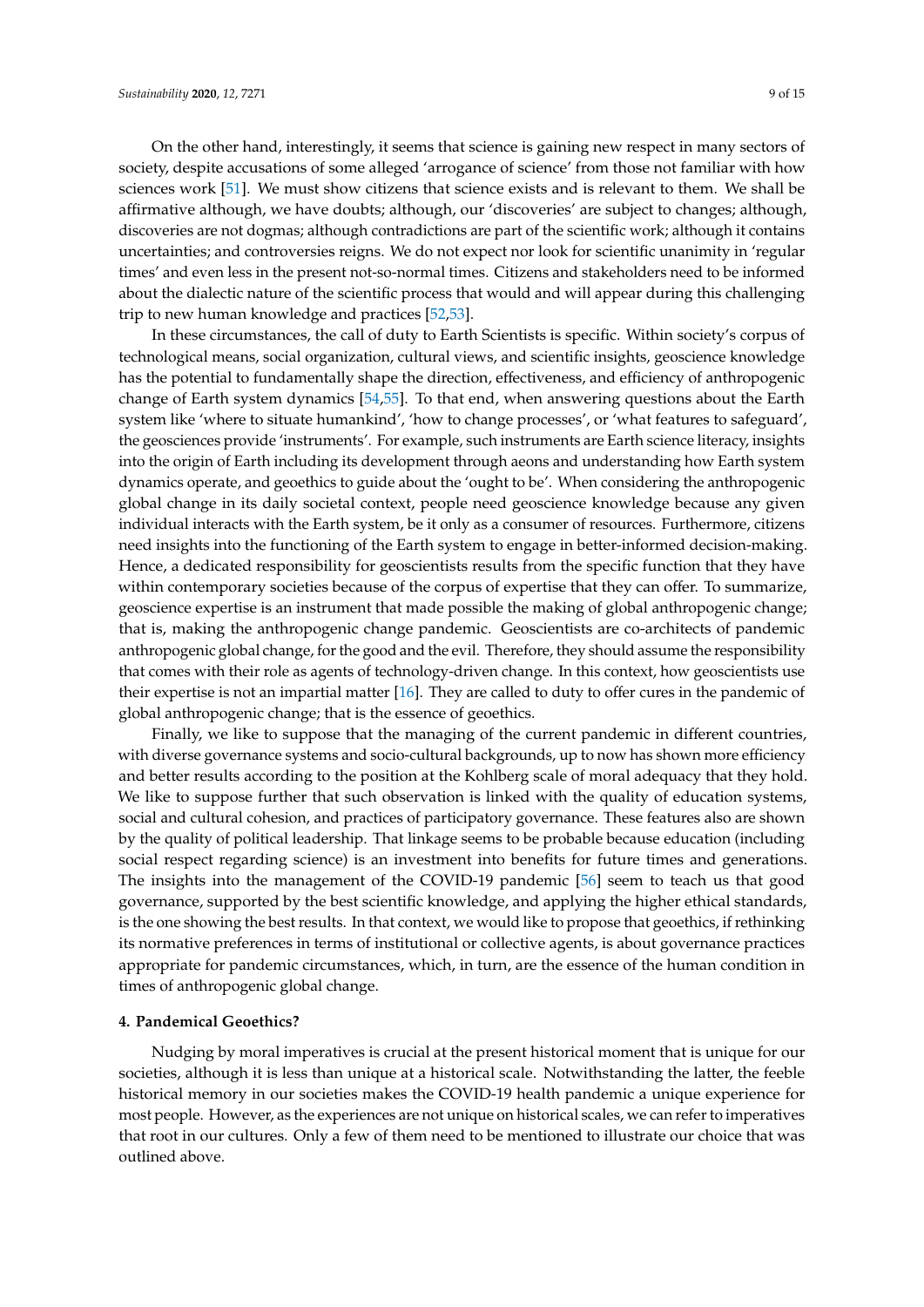The following shortlist does present choices within our (limited, western) cultural frames on how to cope with the COVID-19 crisis:

- Act as if the maxims of your action were to become through your will a universal law of nature. (I. Kant)
- Act in such a way that you treat humanity, whether as your person or as the person of any other, never merely as a means to an end, but always at the same time as an end. (I. Kant)
- Act so that the effects of your action are compatible with the permanence of genuine human life. (H. Jonas)
- Enjoy life and help live. (M. Bunge)

The first two are Kant's Categorical Imperative [\[57\]](#page-14-5). It is here formulated in two sentences and can be linked to the universal Golden Rule presents in Western and Eastern cultures from ancient times ('Do not impose on others what you do not wish for yourself'). As the pandemic affects the entire planet, the maxims guiding human actions should be considered universal laws, and all the people must be treated as means and ends, equally.

When, as comes clear in hindcast, geoethics internalize Kant's imperatives, it is also pushing Earth scientists and citizens to answer Kant's questions [\[21\]](#page-12-20) *"What can I know? What should I do? What may I hope?"* when confronted with interactions with the Earth system. All these questions are embedded into the origin of the Geoethical Promise (see Table [1\)](#page-3-0). When COVID-19 began to spread, the duty of all, scientists, decision-makers, and citizens was to know what could be known in these given circumstances. Then, with some level of knowledge, the definition of what should be done would be the second step to finally provide quality scenarios to decision-makers and citizens. Probably, most of the initial failure to cope with the pandemic was the little we understood and the uncertainty regarding proper reactions. When limiting our actions to Kant's imperative, the problem is that we shall care only about the goodness of our actions, despite the result of them. The failures of actions by decision-makers during the COVID-19 crisis that were taken with good intentions show that following the rule of the Categorical Imperative is insufficient for satisfactory results. Max Weber mentions in his essay 'Politics as a Vocation' (*Politik als Beruf, 1919*) [\[22](#page-12-21)[,23\]](#page-12-22) that a politician (or a decision-maker) needs to balance an 'Ethic of Moral Conviction' that defines duties, with an 'Ethic of Responsibility', which oversees the consequences.

Correspondingly, geoethics is evolving beyond a deontological moral theory (where the rightness or wrongness of actions does not depend on their consequences but on whether they fulfill a duty). Geoethics offers a concept of ethics in Earth sciences where other imperatives enrich and sustain better human interactions with the Earth system. Thus, we can add that to confront and overcome a pandemic we, geoscientists who also are citizens need to follow the Categorical Imperative as well as to answer the three Kantian questions adaptively and act based on other few complementary imperatives.

Using the biomedical progress of knowledge as an example, at 'The Heuristic of Fear', Jonas [\[58\]](#page-14-6) appeals to a prudent responsibility. He presented an imperative that is deduced by a 'heuristics' concept, which is a practical method for problem-solving, not perfect nor fully rational but allowing attending short-term goals. Prudent responsibility is mandatory when predictions of a negative outcome are more likely than predictions of a good outcome. Prudent responsibility is a reliable alternative to guide the actions when complexity and uncertainties prevail, as in complex-adaptive social-ecological systems. Prudent responsibility is an upgrade of an ethic of the 'Precautionary Principle', which demands that uncertainty must not be a reason for inaction [\[59\]](#page-14-7). During the COVID-19 pandemic, we saw diverse ways of managing the fight against the disease, conflicting scientific results, and, at the decision-making level, the struggle between the health and economy. Following Jonas' ideas, we can identify this as a false dilemma because our predictions from both fields are not good enough to make an entirely rational decision. Thus, parsimony must prevail, and heuristic approaches are useful tools (e.g., trial and error, rule of thumb, educated guess). This heuristic approach also fits Bunge's systemic thesis of truth about how to manage the non-reproducibility of many scientific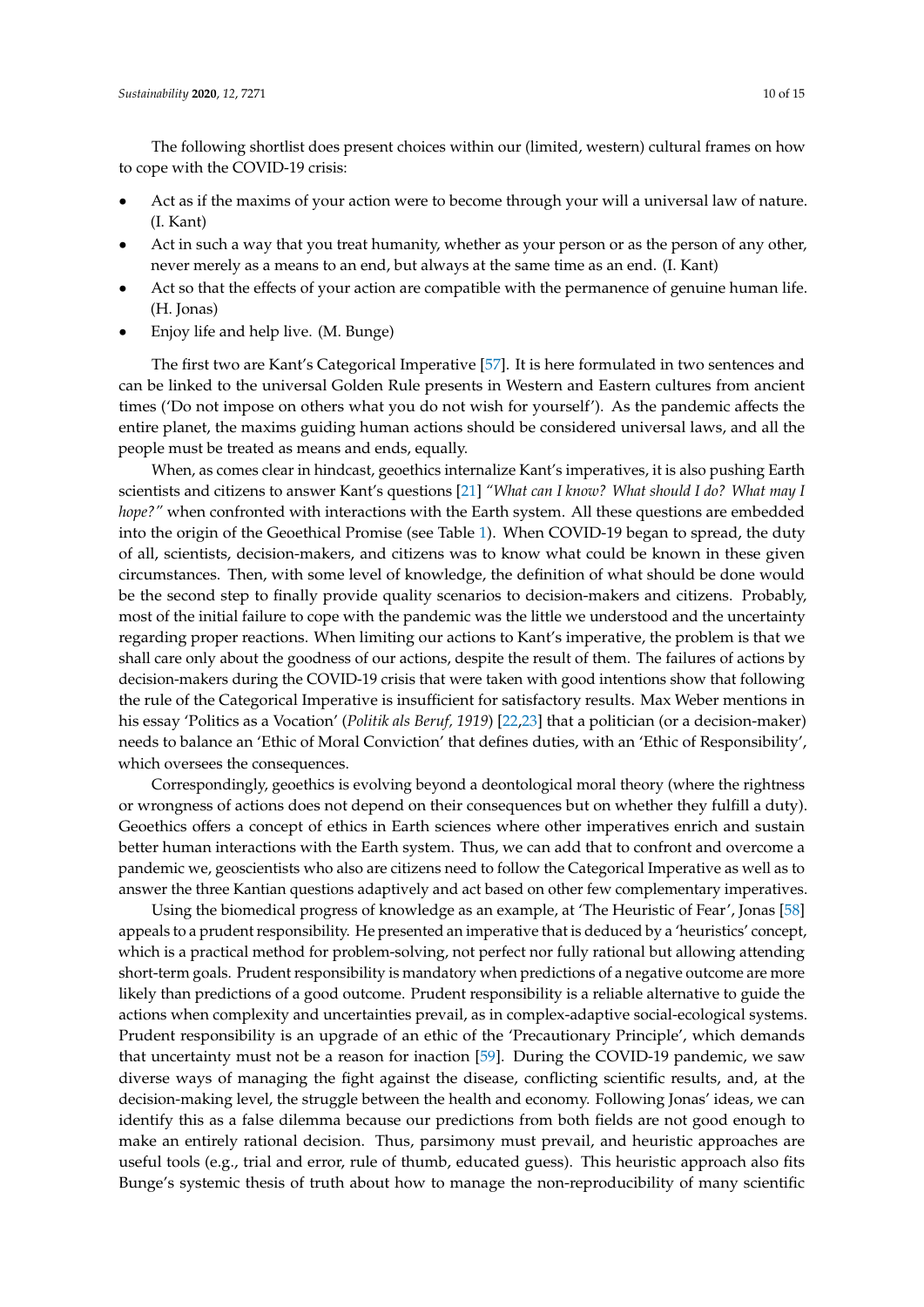findings [\[60\]](#page-14-8). Likewise, a heuristic approach matches the feature of irreversible path-dependency that many complex-adaptive social-ecological systems exhibit as well as Weber's distrust in monocausal explanations because in complex systems there can be multiple causes producing the same effect. In Geosciences, the Precautionary Principle is a practical ethical instrument used in many cases, from natural or human-made hazards and risks to natural disaster mitigation and social-ecological adaptation. The Pacific Tsunami Warning system, for instance, alerts the coastal states of the potential generation of tsunamis. However, even with a significant rate of false alarms, the prudent management of evacuations prevails. In such sense, and given the poor scientific knowledge regarding COVID-19 we held, precautionary actions prevailed in most of the cases, based not on strong scientific rationalism but in heuristics approaches.

Geoethics, combining approaches of Kohlberg (Table [2\)](#page-4-0) and Jonas' imperative [\[1,](#page-12-0)[24\]](#page-12-23), advocates human agents to target the highest levels of Kohlberg scale of moral adequacy. Furthermore, it advocates following the imperative of responsibility for those agents who deploy technologies, not just for the present society and planet but also considering the future generations to come. Jonas proposed that we must review ethical theory to incorporate the concept of "responsibility" into the center of ethics, considering that duties, solely, are not enough for such intergenerational obligation. In other words, ethical reflections must be upgraded accordingly with technological advancement and the future consequences and responsibilities of current human actions. Geoethics is following that path by examining innovative ideas of ethical theory and investigating into the nature of responsibility. This responsibility goes from top government officials to lay citizens. At the moment of publishing this paper, the lack of responsibility seems to be behind many new outbreaks. The geoethical rationale and its six normative preferences (agent-centric, virtue-ethics focused, responsibility focused, knowledge-based, all-agent inclusive, and universal-rights based) sketch ethical and societal actions. They may apply not just during the COVID-19 pandemic, but also for future generations, by offering a legacy of responsible actions.

Finally, we may examine the COVID-19 crisis under the light of Bunge imperative [\[61\]](#page-14-9), pushing us into the search for happiness as a fundamental universal human right, but not as a gift and without burdens, but intimately linked with the duty of helping others lives. Thus, to enjoy life during the pandemic, we must take care of our health and we must help others to live (by special distancing, quarantine if necessary, and any other measures heuristically or scientifically suggested by universal insight or the authorities). That means we must find the proper balance between our rights and our social duties. Individual adherence to these social impositions, conventions, or social contracts will indicate on which Kohlberg stage we are, at least to ourselves.

On these imperatives or moral maxims, we have much, from the ethical point of view, to rework the complex-adaptive social-ecological system of planet Earth during and, mostly, in the aftermath of the given pandemic. Our plea is for imperatives for the good Earth governance, based on the best scientific knowledge, and deeply rooted in ethical values. Kant's imperative established duties, Jonas' imperative defined responsibilities, and Bunge's one, finally, allows us the right to enjoy life or to search for happiness, while imposing the duty to help others enjoy it.

The consequences of suchlike imperatives drive obligations of the present generation towards the future ones, not just the already born now transiting the childhood but also the long sequence of unborn generations to come. We have the ethical obligation of leaving a heritage to humankind offering at least equal, ideally better, opportunities to enjoy life than the ones we had when we arrived in this world. To do so, we need to find the right equilibrium among our rights (and desires) for happiness and our duties, being responsible as individuals and as members of our communities and environment (the social-ecological system) to assure to future generations at least the same rights to enjoy life too.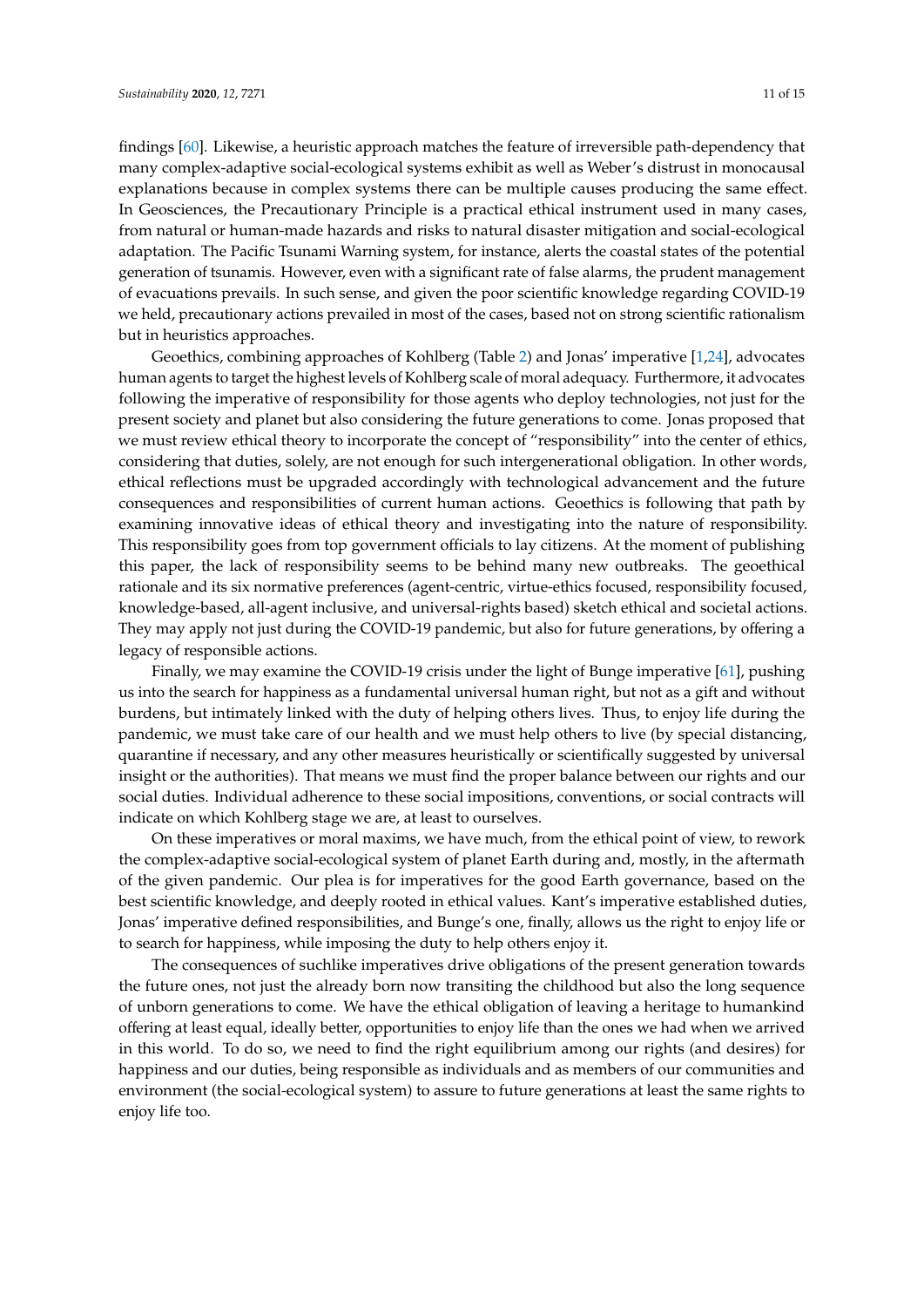#### *A Preliminary Summary: Ad Dictum Futures*

The current turmoil of the early year 2020, which is caused by the COVID-19 pandemic, stretches our imagination to the breaking point. Therefore, irritation rules and ruthless action is observed [\[62\]](#page-14-10). Under such circumstances, a metaphorical closure of the given debate about geoethics in times of pandemics seems suitable; three perspectives are sketched below.

First; for many of our fellow citizens the Future, with capital 'F', is the march towards a place called 'about-the-same'. It may be a bit more of the same. For most people, 'the Future' is nothing that is made. It is something to be endured. Moreover, disasters or wars deem ready to disrupt its regular gait. It is this aeon-old view *'nihil sub sole novum'* (nothing new under the sun) that for many provides a sense of security. Astonishingly, 'the Future' is a reference frame. It embeds our myopic starring at the next turn of events. However, what to do, when this reference frame seems to change, to wobble and, hence gets uncertain. Then, menacingly, 'The Unknown' frames the stages of our plays. Irritatingly, 'The Counter-Intuitive' seems to consolidate out of our plays. Threateningly, they block the way back. The horsemen of the modern apocalypse, 'The New', 'The Unknown', 'The Fear', and 'The Counter-Intuitive' threat with insecurity, loss of competences, altered divisions of societies, and lost sense! We were strapped out of our comfort zone by the horsemen. How can we find a new comfort outside our old comfort zone, as we are moving into a 'new normal'? Are we those optimistic and fearless of leaving our comfort zones (because outside them are new universes, duties, responsibilities, and, probably, new happiness)? Or are we the pessimistic ones, fearing 'The New', 'The Unknown', and 'The Counter-Intuitive', preferring to keep ourselves anchored inside our allegedly warm and paradisiac old comfort zone?

Second; some people relish the 'The New', 'The Unknown', and 'The Counter-Intuitive' overcoming 'The Fear'. Artists, explorers, creators, scientists feel a deep sensual pleasure when confronting them, as persons and as citizens. The artist's psyche, the explorer's spirits, the entrepreneur's energy, the innovator's minds, the researcher's souls are resources vibrating with imagination and passion. Hence, nurtured by them, the citizenries may confront 'The Fear' of a future of Quantum-Technology, Earth System Sciences, Advanced Health Care systems, Artificial Intelligence, and Synthetic Biology. Then the citizenries can draft the guides to these galaxies. They will tell, whether '42' is still the right answer, why your towel might be a reliable resource, and who, finally, moved the restaurant(s) at the end of the universe(s)? (references to metaphors used in the trilogy "Hitchhiker's Guide to the Galaxy" by Douglas Adams).

Third; only when behaving as citizens, then the artists, cultural practitioners, inventors, entrepreneurs, and scientists can push the boundaries of the human imagination. Only as citizens, jointly they may move beyond the familiar and transcend the borders towards the Future. Nevertheless, are they ready to assume this task? Do they invest collaboratively in path-changing discoveries, different fates of our planet, and charting pathways to liveable futures? Only then, 'The New', 'The Unknown', 'The Fear', and 'The Counter-Intuitive' will face the broad, vigorous smile of 'The Imaginator'—Surrender! [\[63\]](#page-14-11)

**Author Contributions:** Conceptualization, E.M. and M.B.; methodology, E.M. and M.B.; writing—original draft, E.M. and M.B.; writing—review and editing, E.M. and M.B. All authors have read and agreed to the published version of the manuscript.

**Funding:** This research received no external funding.

**Acknowledgments:** We would like to thank the reviewers.

**Conflicts of Interest:** The authors declare no conflict of interest.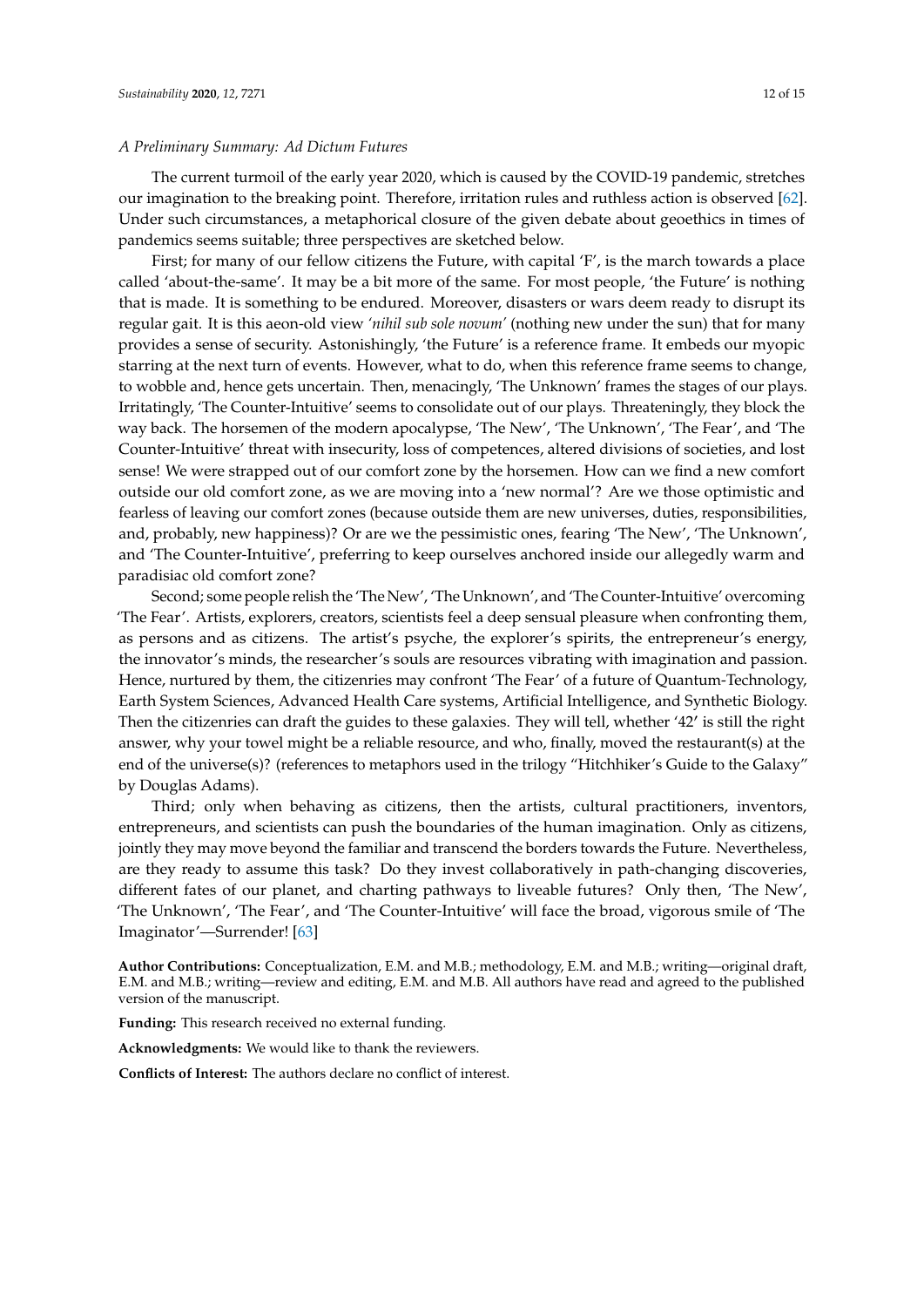## **References**

- <span id="page-12-0"></span>1. Jonas, H. Responsibility Today: The Ethics of an Endangered Future. In *Social Research*; The Johns Hopkins University Press: Baltimore, MD, USA, 1976; Volume 43, pp. 77–97.
- <span id="page-12-1"></span>2. Peppoloni, S.; Di Capua, G. Geoethics and geological culture: Awareness, responsibility and challenges. *Ann. Geophys.* **2012**, *55*, 335–341.
- <span id="page-12-2"></span>3. Bohle, M.; Marone, E. Humanistic Geosciences and the Planetary Human Niche. In *Exploring Geoethics*; Bohle, M., Ed.; Springer International Publishing: Cham, Switzerland, 2019; pp. 137–164.
- <span id="page-12-3"></span>4. Rosenbaum, L. Facing Covid-19 in Italy—Ethics, Logistics, and Therapeutics on the Epidemic's Front Line. *N. Engl. J. Med.* **2020**, *382*, 1873–1875. [\[CrossRef\]](http://dx.doi.org/10.1056/NEJMp2005492)
- <span id="page-12-4"></span>5. Matteucci, R.; Gosso, G.; Peppoloni, S.; Piacente, S.; Wasowski, J. The 'Geoethical Promise': A Proposal. *Ital. Fed. Earth Sci.* **2014**, *37*, 190–191. [\[CrossRef\]](http://dx.doi.org/10.18814/epiiugs/2014/v37i3/004)
- <span id="page-12-5"></span>6. Di Capua, G.; Peppoloni, S.; Bobrowsky, P. The Cape Town Statement on Geoethics. *Ann. Geophys.* **2017**, *60*, 1–6. [\[CrossRef\]](http://dx.doi.org/10.4401/ag-7553)
- <span id="page-12-6"></span>7. Bohle, M. Geoethics for Operating in the Human Niche. In *Advances in Geoethics and Groundwater Management: Theory and Practice for Sustainable Development*; Springer International Publishing: Cham, Switzerland, 2020.
- <span id="page-12-7"></span>8. Boon, J. *Relationships and the Course of Social Events During Mineral Exploration*; Springer International Publishing: Cham, Switzerland, 2020.
- <span id="page-12-8"></span>9. Peppoloni, S.; Di Capua, G. *Geoethics, the Role and Responsibility of Geoscientists*; Geological Society of London: London, UK, 2015; Volume 419.
- <span id="page-12-9"></span>10. Hourdequin, M. *Environmental Ethics: From Theory to Practice*; Bloomsbury: London, UK, 2015.
- <span id="page-12-10"></span>11. Ott, K. Institutionalizing Strong Sustainability: A Rawlsian Perspective. *Sustainability* **2014**, *6*, 894–912. [\[CrossRef\]](http://dx.doi.org/10.3390/su6020894)
- <span id="page-12-11"></span>12. Bohle, M.; Di Capua, G.; Bilham, N. Reframing Geoethics? In *Exploring Geoethics*; Bohle, M., Ed.; Springer International Publishing: Cham, Switzerland, 2019; pp. 165–174.
- <span id="page-12-12"></span>13. Potthast, T. Toward an Inclusive Geoethics—Commonalities of Ethics in Technology, Science, Business, and Environment. In *Geoethics*; Elsevier: Amsterdam, The Netherlands, 2015; pp. 49–56.
- <span id="page-12-13"></span>14. Peppoloni, S.; Bilham, N.; Di Capua, G. Contemporary Geoethics within the Geosciences. In *Exploring Geoethics*; Springer International Publishing: Cham, Switzerland, 2019; pp. 25–70.
- <span id="page-12-14"></span>15. Bohle, M.; Preiser, R. Exploring Societal Intersections of Geoethical Thinking. In *Exploring Geoethics*; Bohle, M., Ed.; Springer International Publishing: Cham, Switzerland, 2019; pp. 71–136.
- <span id="page-12-15"></span>16. Bohle, M.; Bilham, N. The 'Anthropocene Proposal': A Possible Quandary and A Work-Around. *Quaternary* **2019**, *2*, 19. [\[CrossRef\]](http://dx.doi.org/10.3390/quat2020019)
- <span id="page-12-16"></span>17. Steffen, W.; Rockström, J.; Richardson, K.; Lenton, T.M.; Folke, C.; Liverman, D.; Summerhayes, C.P.; Barnosky, A.D.; Cornell, S.E.; Crucifix, M.; et al. Trajectories of the Earth System in the Anthropocene. *Proc. Natl. Acad. Sci. USA* **2018**, *115*, 8252–8259. [\[CrossRef\]](http://dx.doi.org/10.1073/pnas.1810141115)
- <span id="page-12-17"></span>18. Folke, C.; Gunderson, L. Reconnecting to the biosphere: A social-ecological renaissance. *Ecol. Soc.* **2012**, *17*, 3–4. [\[CrossRef\]](http://dx.doi.org/10.5751/ES-05517-170455)
- <span id="page-12-18"></span>19. Herrero-Jáuregui, C.; Arnaiz-Schmitz, C.; Reyes, M.F.; Telesnicki, M.; Agramonte, I.; Easdale, M.H.; Schmitz, M.F.; Aguiar, M.; Gómez-Sal, A.; Montes, C. What do We Talk about When We Talk about Social-Ecological Systems? A Literature Review. *Sustainability* **2018**, *10*, 2950. [\[CrossRef\]](http://dx.doi.org/10.3390/su10082950)
- <span id="page-12-19"></span>20. Bohle, M. 'Homo Semioticus' Migrating Out of Area? In *Symbolic Universes in Time of (Post) Crisis*; Salvatore, S., Fini, V., Manarini, T., Valsiner, J., Veltri, G.A., Eds.; Springer: Berlin/Heidelberg, Germany, 2019; pp. 295–307.
- <span id="page-12-20"></span>21. Williams, G. Kant's Account of Reason. In *The Stanford Encyclopedia of Philosophy*; Stanford University: Stanford, CA, USA, 2018.
- <span id="page-12-21"></span>22. Weber, M. *Politik als Beruf*; Verlag von Dunker & Humblot: München, Germany, 1919.
- <span id="page-12-22"></span>23. Weber, M. *Weber's Rationalism and Modern Society*; Palgrave Macmillan: New York, NY, USA, 2015.
- <span id="page-12-23"></span>24. Jonas, H. The Concept of Responsibility: An Inquiry into the Foundations of an Ethics for Our Age. In *The Roots of Ethics*; Callahan, D., Engelhardt, H., Eds.; Springer: New York, NY, USA, 1981; pp. 45–74.
- <span id="page-12-24"></span>25. Bunge, M.A. *Treatise on Basic Philosophy*; Springer: Berlin/Heidelberg, Germany, 1989.
- <span id="page-12-25"></span>26. Kohlberg, L. *The Philosophy of Moral Development: Moral Stages and the Idea of Justice*; Harber & Row: San Francisco, CA, USA, 1981.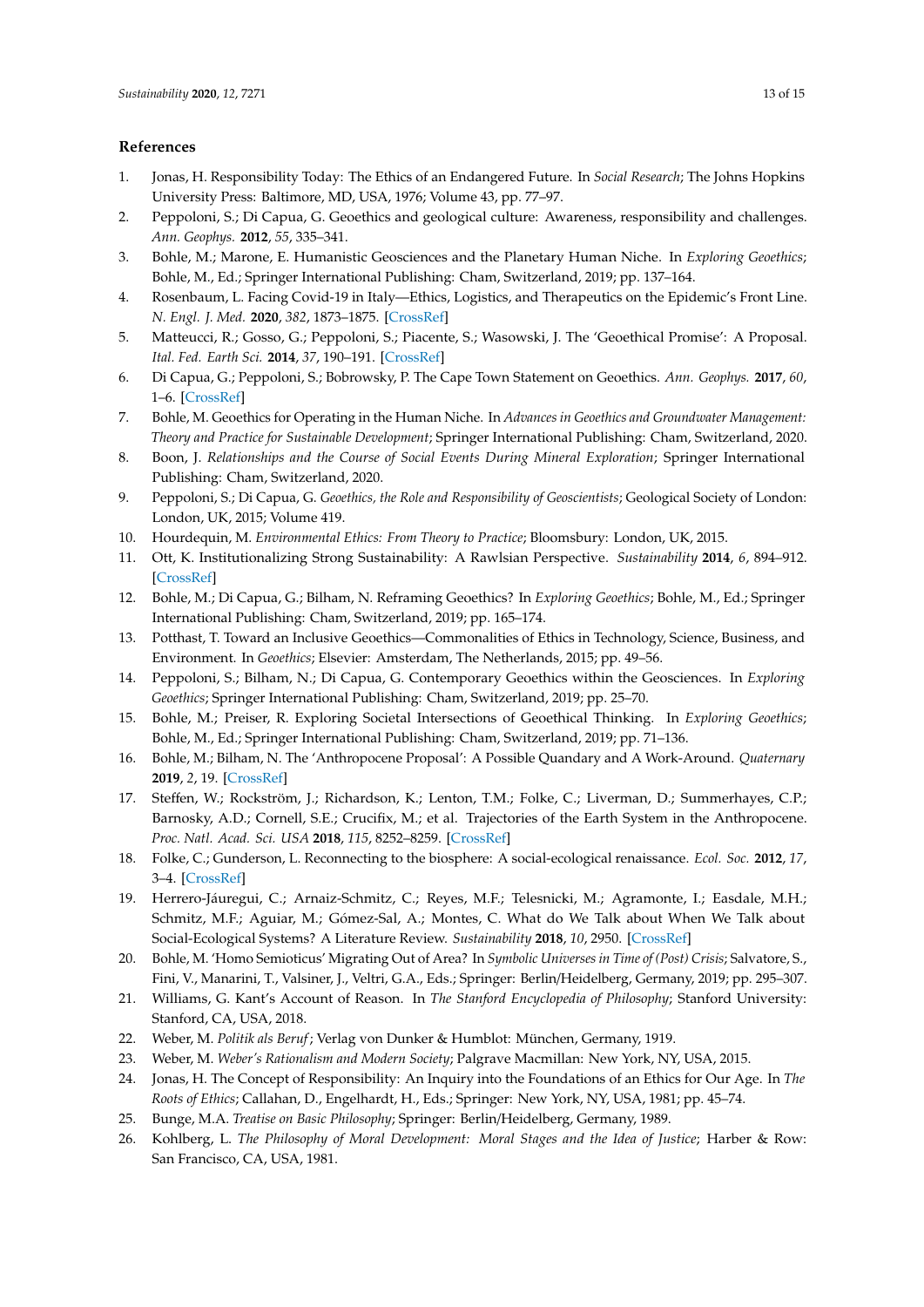- <span id="page-13-0"></span>27. De Pascale, F.; Roger, J.-C. Coronavirus: An Anthropocene's hybrid? The need for a geoethic perspective for the future of the Earth. *AIMS Geosci.* **2020**, *6*, 131–134. [\[CrossRef\]](http://dx.doi.org/10.3934/geosci.2020008)
- <span id="page-13-1"></span>28. Bohle, M.; Nauen, C.; Marone, E. Ethics to Intersect Civic Participation and Formal Guidance. *Sustainability* **2019**, *11*, 773. [\[CrossRef\]](http://dx.doi.org/10.3390/su11030773)
- <span id="page-13-2"></span>29. Dyer-Witheford, N. Struggles in the Planet Factory: Class Composition and Global Warming. In *Interrogating the Anthropocene*; Springer International Publishing: Cham, Switzerland, 2018; pp. 75–103.
- <span id="page-13-3"></span>30. Peppoloni, S.; Di Capua, G. Geoethics: Ethical, social and cultural implications in geosciences. *Ann. Geophys.* **2017**, *60*, 1–8. [\[CrossRef\]](http://dx.doi.org/10.4401/ag-7473)
- <span id="page-13-4"></span>31. Schill, C.; Anderies, J.M.; Lindahl, T.; Folke, C.; Polasky, S.; Cárdenas, J.C.; Crépin, A.S.; Janssen, M.A.; Norberg, J.; Schlüter, M. A more dynamic understanding of human behaviour for the Anthropocene. *Nat. Sustain.* **2019**, *2*, 1075–1082. [\[CrossRef\]](http://dx.doi.org/10.1038/s41893-019-0419-7)
- <span id="page-13-5"></span>32. Ballantyne, N. Epistemic Trespassing. *Mind* **2019**, *128*, 367–395. [\[CrossRef\]](http://dx.doi.org/10.1093/mind/fzx042)
- <span id="page-13-6"></span>33. Baskin, J. Paradigm Dressed as Epoch: The Ideology of the Anthropocene. *Environ. Values* **2015**, *24*, 9–29. [\[CrossRef\]](http://dx.doi.org/10.3197/096327115X14183182353746)
- <span id="page-13-7"></span>34. Baskin, J. Global Justice and the Anthropocene: Reproducing a Development Story. In *Anthropocene Encounters: New Directions in Green Political Thinking*; Biermann, F., Lövbrand, E., Eds.; Cambridge University Press: Cambridge, UK, 2019; pp. 150–168.
- <span id="page-13-8"></span>35. Vasconcelos, C.; Schneider-Vos, S.; Peppoloni, S. *Teaching Resources for Higher Education Geoethics*; U.Porto: Porto, Portugal, 2020.
- <span id="page-13-9"></span>36. Hamilton, C. *Defiant Earth—The Fate of Humans in the Anthropocene*; Wiley: Hoboken, NJ, USA; Polity Press: Cambridge, UK, 2017.
- <span id="page-13-10"></span>37. Serres, M. *The Natural Contract*; The University of Michigan Press: Ann Arbor, MI, USA, 1995.
- <span id="page-13-11"></span>38. Jonas, H. *The Imperative of Responsibility: In Search of Ethics for the Technological Age*; University of Chicago Press: Chicago, IL, USA, 1984.
- <span id="page-13-12"></span>39. Jonas, H. Readings in the Philosophy of Toward a Philosophy of Technology. In *Readings in the Philosophy of Technology*; Kaplan, D.M., Ed.; Rowman and Littlefield Publishers: Laham, MD, USA, 2004; pp. 173–184.
- <span id="page-13-13"></span>40. Waters, C.N.; Zalasiewicz, J.; Summerhayes, C.; Barnosky, A.D.; Poirier, C.; Gałuszka, A.; Cearreta, A.; Edgeworth, M.; Ellis, E.C.; Ellis, M.; et al. The Anthropocene is functionally and stratigraphically distinct from the Holocene. *Science* **2016**, *351*, 2622. [\[CrossRef\]](http://dx.doi.org/10.1126/science.aad2622)
- <span id="page-13-14"></span>41. Rosol, C.; Nelson, S.; Renn, J. Introduction: In the machine room of the Anthropocene. *Anthr. Rev.* **2017**, *4*, 2–8. [\[CrossRef\]](http://dx.doi.org/10.1177/2053019617701165)
- <span id="page-13-15"></span>42. Steffen, W.; Broadgate, W.; Deutsch, L.; Gaffney, O.; Ludwig, C. The trajectory of the Anthropocene: The Great Acceleration. *Anthr. Rev.* **2015**, *2*, 81–98. [\[CrossRef\]](http://dx.doi.org/10.1177/2053019614564785)
- <span id="page-13-16"></span>43. Clark, P.U.; Shakun, J.D.; Marcott, S.A.; Mix, A.C.; Eby, M.; Kulp, S.; Levermann, A.; Milne, G.A.; Pfister, P.L.; Santer, B.D.; et al. Consequences of twenty-first-century policy for multi-millennial climate and sea-level change. *Nat. Clim. Chang.* **2016**, *6*, 360–369. [\[CrossRef\]](http://dx.doi.org/10.1038/nclimate2923)
- <span id="page-13-17"></span>44. Slangen, A.B.A.; Adloff, F.; Jevrejeva, S.; Leclercq, P.W.; Marzeion, B.; Wada, Y.; Winkelmann, R. A Review of Recent Updates of Sea-Level Projections at Global and Regional Scales. *Surv. Geophys.* **2016**, *38*, 385–406. [\[CrossRef\]](http://dx.doi.org/10.1007/s10712-016-9374-2)
- <span id="page-13-18"></span>45. De Pascale, F.; Dattilo, V. La sémiosis de l'Anthropocène: Pour une réinterprétation de la relation entre l' homme et la nature par le biais de la géoéthique. *Riv. Geogr. Ital.* **2019**, 23–40. [\[CrossRef\]](http://dx.doi.org/10.3280/RGI2019-002002)
- <span id="page-13-19"></span>46. Pinsart, M.-G. La Nature, objet de réflexion philosophique. In *Actes du 25e Congrès de l'Association des Sociétés de Philosophie de Langue Française (ASPLF)*; ASPLF: Brussel, Belgium, 1994; pp. 328–334. (In France)
- <span id="page-13-20"></span>47. Bohle, M.; Preiser, R.; Di Capua, G.; Peppoloni, S.; Marone, E. *Exploring Geoethics—Ethical Implications, Societal Contexts, and Professional Obligations of the Geosciences*; Springer International Publishing: Cham, Switzerland, 2019.
- <span id="page-13-21"></span>48. Haff, P.K. Technology as a geological phenomenon: Implications for human well-being. *Geol. Soc. Lond. Spec. Publ.* **2014**, *395*, 301–309. [\[CrossRef\]](http://dx.doi.org/10.1144/SP395.4)
- <span id="page-13-22"></span>49. Haff, P.K. Being human in the Anthropocene. *Anthr. Rev.* **2017**, *4*, 103–109. [\[CrossRef\]](http://dx.doi.org/10.1177/2053019617700875)
- <span id="page-13-23"></span>50. Stewart, I.S.; Nield, T. Earth stories: Context and narrative in the communication of popular geoscience. *Proc. Geol. Assoc.* **2013**, *124*, 699–712. [\[CrossRef\]](http://dx.doi.org/10.1016/j.pgeola.2012.08.008)
- <span id="page-13-24"></span>51. Stewart, I.S.; Lewis, D. Communicating contested geoscience to the public: Moving from 'matters of fact' to 'matters of concern'. *Earth Sci. Rev.* **2017**, *174*, 122–133. [\[CrossRef\]](http://dx.doi.org/10.1016/j.earscirev.2017.09.003)